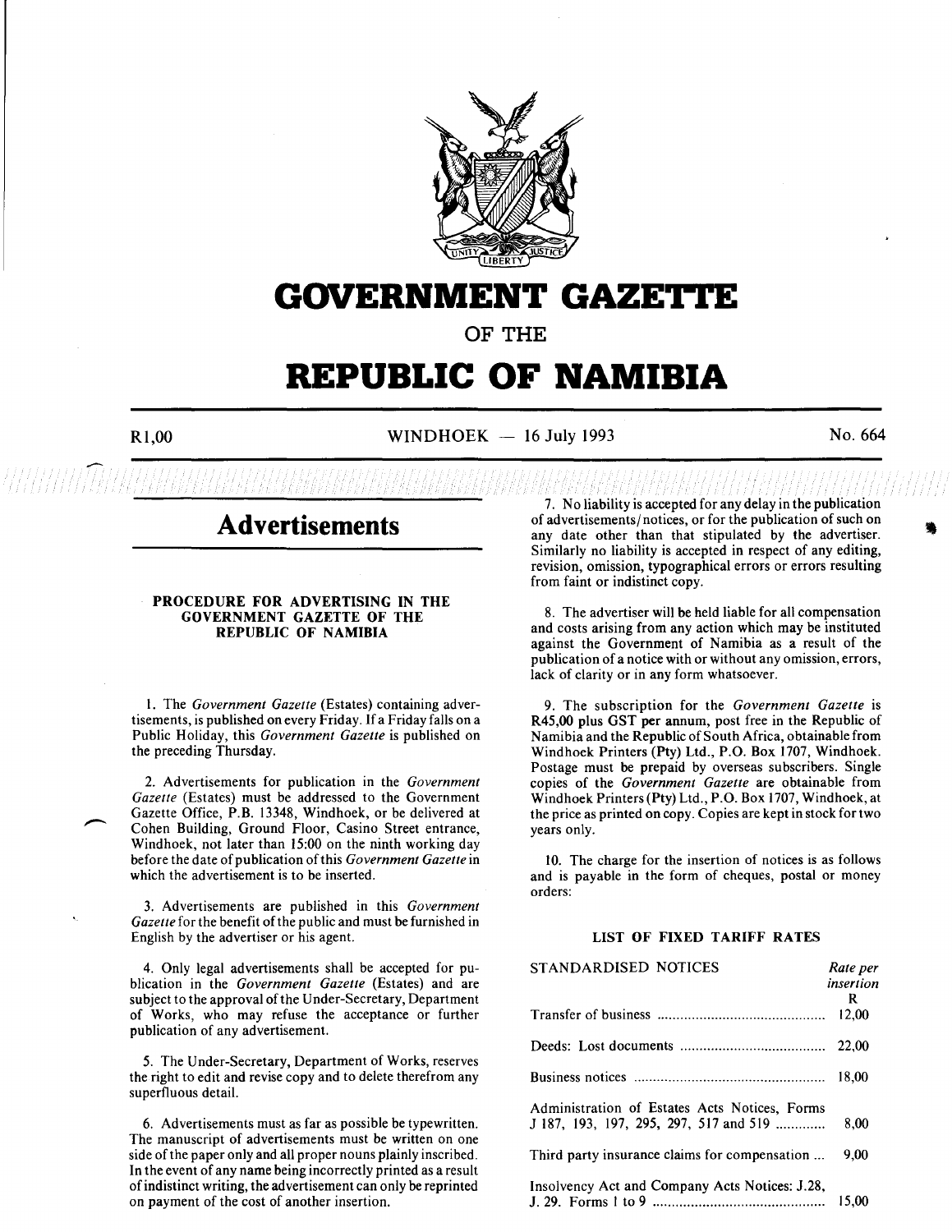--

| $J.B.$ - Forms 2 and 6 - additional statements<br>according to word count table, added to the basic<br>traffic.                                       |        |
|-------------------------------------------------------------------------------------------------------------------------------------------------------|--------|
| Change of name (two insertions)                                                                                                                       | 108,00 |
| Naturalisation notices (including a reprint for the                                                                                                   | 8,00   |
| Unclaimed moneys $-$ only in the Government<br>Gazette, closing date 15 January (per entry of                                                         | 3,00   |
|                                                                                                                                                       | 18,00  |
|                                                                                                                                                       | 8,00   |
| NON-STANDARDISED NOTICES                                                                                                                              |        |
| Company notices:                                                                                                                                      | R      |
| Short notices: Meetings, resolutions, offers of<br>compromise, conversions of companies, voluntary<br>windings-up, et.: closing of members' registers |        |
|                                                                                                                                                       |        |
| for transfer and/or declarations of dividends                                                                                                         | 40.00  |
| Declaration of dividends with profit statements,                                                                                                      | 90.00  |
| Long notices: Transfers, changes in respect of<br>shares or capital, redemptions, resolutions, volun-                                                 | 120,00 |

|                                                   | 40.00  |
|---------------------------------------------------|--------|
| Liquidators' and other appointees' notices        | 25,00  |
| SALES IN EXECUTION AND OTHER PUBLIC SALES:        |        |
|                                                   | 65,00  |
| Public auctions, sales and tenders:               |        |
|                                                   | 22,00  |
|                                                   | 54,00  |
|                                                   | 82,00  |
| <b>ORDERS OF THE COURT:</b>                       |        |
| Provisional and final liquidations or sequestra-  |        |
|                                                   | 50,00  |
| Reduction or change in capital mergers, offers of |        |
|                                                   | 120,00 |
| Judical managements, curator bonis and similar    |        |
|                                                   | 120.00 |
|                                                   | 15,00  |
|                                                   | 15,00  |
| Supersession and discharge of petitions (J. 158)  |        |

II. The charge for the insertion of advertisements other than the notices mentioned in paragraph 10 is at the rate of R3,00 per em double column. (Fractions of a em must be calculated as a em).

12. No advertisements shall be inserted unless the charge is prepaid. Cheques, drafts, postal or money orders must be made payable to the Under-Secretary, Department of Works, Private Bag 13348, Windhoek.

# FORM J 187

### LIQUIDATION AND DISTRIBUTION ACCOUNTS IN DECEASED ESTATES LYING FOR INSPECTION

In terms of section 3S(5) of Act 66 of 1965, notice is hereby given that copies of the liquidation and distribution accounts (first and final, *unless otherwise stated)* in the estates specified below will be open for the inspection of all persons interested therein for a period of 21 days (or shorter or longer if *specially stated)* from the date specified or from the date of publication hereof, whichever may be the later, and at the offices of the Master and Magistrates as stated.

Should no objection thereto be lodged with the Master concerned during the specified period, the executors will proceed to make payments in accordance with the accounts.

267/93 BOWE Lorraine Rachel, 700420 08 0058 3, Windhoek. Jeavene Albert Bowe, 660811 08 0030 4. Windhoek, Windhoek. P.O. Box 24029, Windhoek.

18/92 GARBERS Johan Adam Lotriet, 291003 01 0015 7, Stampriet. Second and Final. Mariental, Windhoek. Bank Windhoek Ltd., (Estate and Trust Department), P.O. Box 15, Windhoek.

132/93 DE BEER Marthinus Johannes, 350905 01 0018 1, Windhoek. Beatrice de Beer. Windhoek. Bank Windhoek Ltd., (Estate and Trust Department}, P.O. Box 15, Windhoek.

531/92 KAHMANN Henning Andreas, 390IIS SO 2300 1, Outjo. Hester Jacoba Kahmann. Outjo, Windhoek. Bank Windhoek Ltd., (Estate and Trust Department), P.O. Box 15, Windhoek.

131/93 VAN COLLER Andre, 540118 OJ 0029 8, ~ Oshakati. Oshakati, Windhoek. First National Trust, P.O. Box 448, Windhoek.

521/92 BEKKER Tjaart Andries, 280422 01 0006 7, Rundu. Anna Johanna Catharina Bekker, 470311 00 7700 0. Rundu, Windhoek. First National Trust, P.O. Box 448, Windhoek.

569/92 JUNIUS Hamilton Bertram, 240905 OJ 0002 2, Tsumeb. Christoffelina Johanna Junius, 270812 01 0004 0. Tsumeb, Windhoek. First National Trust, P.O. Box 448, Windhoek.

55/93 VAN DER MERWE Jacomina Gertruida Elizabetha, 290503 OJ 0007 9, Okahandja. Okahandja, Windhoek. First National Trust, P.O. Box 448, Windhoek.

43/93 SCHOLTZ Hermanus Jacobus, 270210 01 0023 7, Bethanie. Adriana Cecilia Scholtz (born Broodryk), 300805 01 0015 9. Bethanie, Windhoek. Standard Bank Namibia Ltd., (Registered Bank), Trustee Branch, P.O. Box 2164, Windhoek.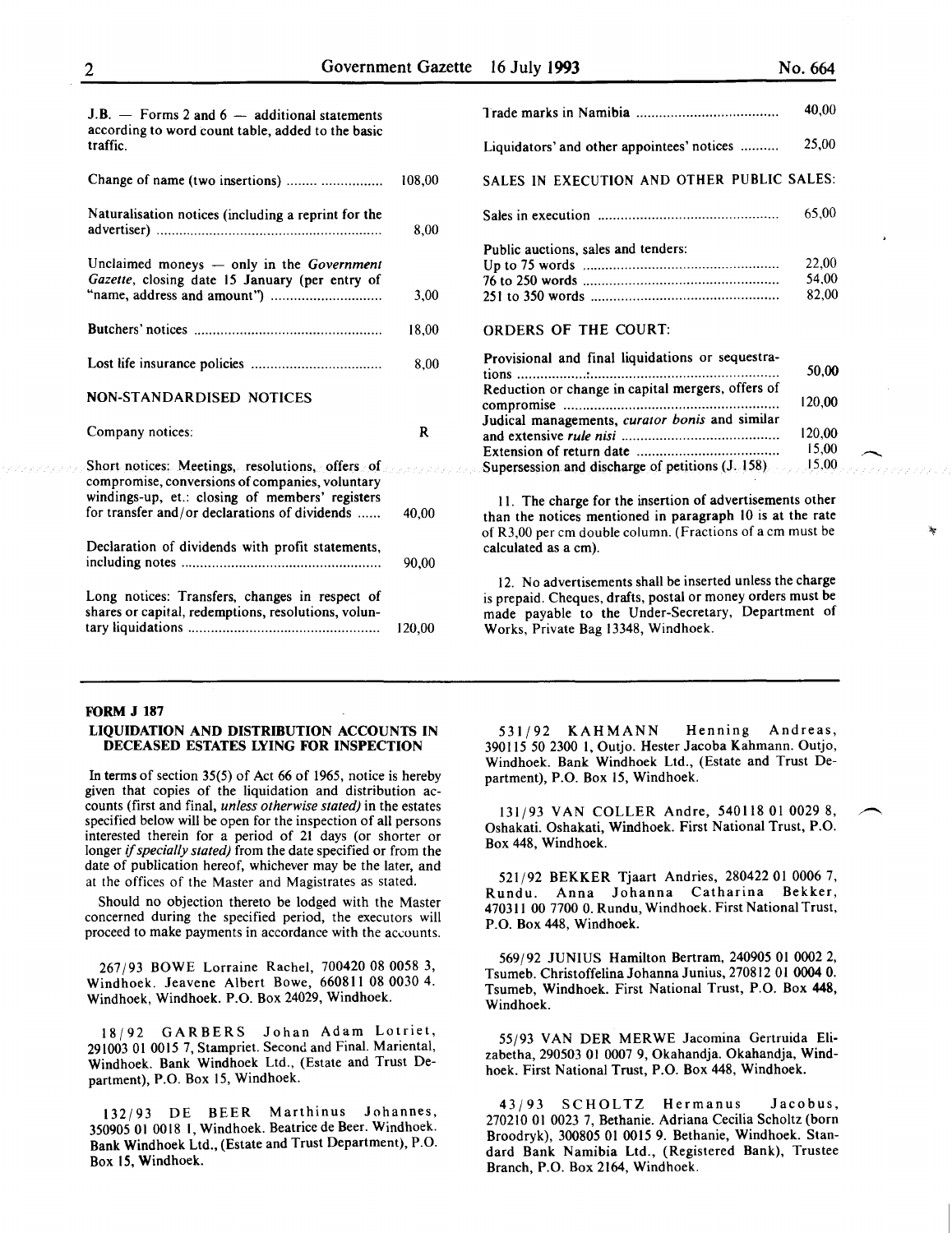177/93 STEYN Philippus Antonie Hermanus Du Preez, 370401 01 0018 6, Farm Mooipoort, District of Outjo. Aletta Maria Steyn. Outjo, Windhoek. F.M. Oehl-Trust, P.O. Box 133, Windhoek.

413/92 JOHN Joseph Edgar, 290712 99 0109 6, No. 7 Sikroon Street, Khomasdal. Estelle Dulcie John (born Fischer), 480819 08 0029 0. Windhoek, Windhoek. D.R. Gallant, P.O. Box 20746, Windhoek.

77/93 STEENKAMP Piet Albertus, 410501 01 0013 3, Dr. Van Eck Street, Windhoek. Katrina Johanna Steenkamp (born Mostert), 440708 01 0004 8. Windhoek. K.S. Dannhauser, P.O. Box 210, Gobabis.

#### FORM J 193

#### NOTICE TO CREDITORS IN DECEASED ESTATES

All persons having claims against the estates mentioned below are hereby called upon to lodge their claims with the executors concerned, within 30 days (or otherwise as indicated) calculated from the date of publication hereof. The information is given in the following order: Estate number, surname and christian names, date of birth, identity number, last address, date of death; surviving spouse's names, surname, date of birth and identity number; name and address of executor or authorised agent, period allowed for lodgement of *claims* if *other than 30 days.* 

244/93 EBRECHT Horst August, Windhoek, I May 1937, 370501 50 1000 3, No. 71 Pasteur Street, Windhoek, 26 May 1993. Peter Frank Koep, c/o P.F. Koep and Company, First Floor, Acme Corner, Kasino Street, P.O. Box 3516, Windhoek. 30 Days.

245/93 GELDENHUYS Riehan, Windhoek, 13 December 1955,551213 50 2400 7, Swakopmund, 7 May 1993. First National Trust, P.O. Box 448, Windhoek.

IMMELMAN Pieter Johannes Jacobus, Windhoek, 17 May 1913, 130517 01 0005 7, Windhoek, 22 June 1993. Standard Bank Namibia Ltd., (Registered Bank), Trustee Branch, P.O. Box 2164, Windhoek.

BAUMGARTEN Heinrich, Windhoek, 21 July 1926, 260721 01 0003 5, Keetmanshoop, 9 June 1993. Standard Bank Namibia Ltd., (Registered Bank), Trustee Branch, P.O. Box 2164, Windhoek.

HESS (born Bauer) Margarethe, Windhoek, 20 September 1922, 220920 01 0005 4, Windhoek, 13 June 1993. Standard Bank Namibia Ltd., (Registered Bank), Trustee Branch, P.O. Box 2164, Windhoek.

ANDREAS Catharina Sarina, Windhoek, 25 December 1942, 421225 08 0033 3, Omaruru, 18 May 1993. Standard Bank Namibia Ltd., (Registered Bank), Trustee Branch, P.O. Box 2164, Windhoek.

VON WIELLIGH Hendrik Ephraim, Windhoek, 9 May 1939, 390509 01 0009 9, Windhoek, 24 June 1993. Johanna Susanna von Wielligh, 8 October 1946, 461008 01 0008 I. Standard Bank Namibia Ltd., (Registered Bank), Trustee Branch, P.O. Box 2164, Windhoek.

294/93 FRIEDERICH Waltraut Emilie Elisabeth, Windhoek, *5* May 1919, 190505 01 0051 3, Otjiwarongo, *5* May 1993. Mr. K. Nieft, cjo Nambank Trust (Pty) Ltd., P.O. Box 156, Windhoek.

FORM NO.4

### LIQUIDATION ACCOUNTS AND PLANS OF DISTRIBUTION OR CONTRIBUTION IN SEQUESTRATED ESTATES OR COMPANIES BEING WOUND UP

Pursuant to sub-section (2) of section *one hundred and eight*  of the Insolvency Act, 1936, and section 406(3) of the Companies Act, 1973, notice is hereby given that the liquidation accounts and plans of distribution or contribution in the estates or companies mentioned below, will lie open for inspection by creditors at the offices of the Master and Magistrates stated therein, for a period of fourteen days, or for such a period as stated therein, from the dates mentioned in the Schedule or from the date of publication hereof, whichever may be the later date.

The particulars are given in the following order: Number of estate/ company; name and description of estate/ company; description of account; place of account lying for inspection.

Wl4/92 Insolvent Estate Hermanus Gideon Marthinus van Zyl. Second and Final Liquidation & Distribution Account. At the office of the Master of the High Court, Windhoek, for a period of 14 days as from 16 July 1993. D.J. Bruni, Trustee, Investment Trust Co. (Pty) Ltd., P.O. Box 21204, Windhoek.

W21/92 Insolvent Estate Willem Pienaar. First Liquidation & Distribution Account. At the office of the Master of the High Court, Windhoek, for a period of 14 days as from 16 July 1993. D.J. Bruni, Trustee, Investment Trust Co. (Pty) Ltd., P.O. Box 21204, Windhoek.

W03/93 Oryx Tours of Namibia (Pty) Ltd. in Liquidation. First Liquidation & Distribution Account. At the office of the Master of the High Court, Windhoek, for a period of 14 days as from 16 July 1993. D.J. Bruni, A.J. Basson, Liquidators, Investment Trust Co. (Pty) Ltd., P.O. Box 21204, Windhoek.

W05/91 Insolvent Estate C. van Wyk. Fourth and Final Liquidation & Distribution Account. At the office of the Master of the High Court, Windhoek, for a period of 14 days as from 16 July 1993. l.R. McLaren, Trustee, Investment Trust Co. (Pty) Ltd., P.O. Box 21204, Windhoek.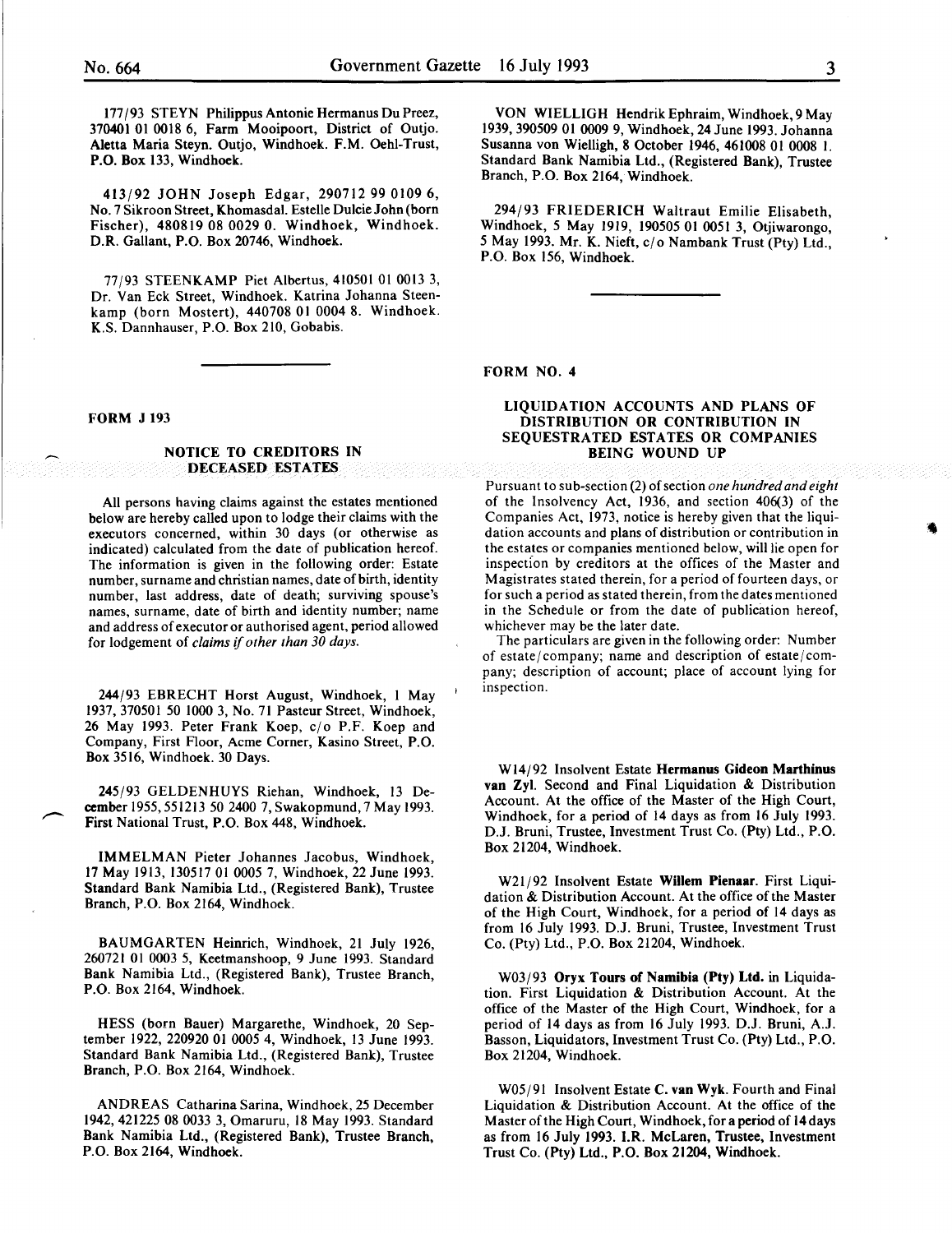W15/91 Insolvent Estate P.J. Botes. First Liquidation & Distribution Account. At the office of the Master of the High Court, Windhoek, and the Magistrate, Grootfontein, for a period of 14 days as from 16 July 1993. I.R. McLaren, Trustee, Investment Trust Co. (Pty) Ltd., P.O. Box 21204, Windhoek.

W03/91 Insolvent Estate Parsons Bakery. Second Liquidation & Distribution Account. At the office of the Master of the High Court, Windhoek, for a period of 14days as from 16 July 1993. I.R. McLaren, Trustee, Investment Trust Co. (Pty) Ltd., P.O. Box 21204, Windhoek.

W05/85 Insolvent Estate T.I. Cooper. Eighteenth Liquidation & Distribution Account. At the office of the Master of the High Court, Windhoek, for a period of 14 days as from 16 July 1993. I.R. McLaren, Trustee, Investment Trust Co. (Pty) Ltd., P.O. Box 21204, Windhoek.

Wl2/85 Insolvent Estate A.W.S.L. van Schalkwyk. Thirteenth Liquidation & Distribution Account. At the office of the Master of the High Court, Windhoek and the Magistrate, Mariental, for a period of 14 days as from 16 July 1993. I.R. McLaren, Trustee, Investment Trust Co. (Pty) Ltd., P.O. Box 21204, Windhoek.

# FORM 8

Pursuant to section 179(2) of the Companies Act, 1926, section 366(2) of the Companies Act, 1973, notice is hereby given of the dates or times fixed by Masters of the Supreme Court by which creditors of companies in liquidation are to prove their claims or otherwise be excluded from the benefit of any distribution under any account lodged with the Master before those debts are proved.

The particulars are given in the following order: Number of company in liquidaton; name and description of company; date or time fixed by the Master; name and address of liquidator.

W3/93 Oryx Tours of Namibia (Pty) Ltd., (In Liquidation). 25 August 1993. D.J. Bruni and A.J. Basson, Investment Trust Co. (Pty) Ltd., P.O. Box 21204, Windhoek.

# NOTICE OF TRANSFER

KINDLY TAKE NOTICE that application will be made at the next sitting of the Licensing Court at Liideritz, Namibia, for the transfer of a General Dealer's Licence (Retail) held by B. GÜHRING, who trades as LÜDE-RITZBUCHTER BUCHHANDLUNG at Erf No. 485, Woermann Street, Liideritz, to I. MORGAN, who will trade under the same style and on the same erf for his/ her own account.

DATED at WINDHOEK this 5th day of July 1993.

A. VAATZ per: B. GREYVENSTEIN 66 Bismarck Street Windhoek

# NOTICE OF TRANSFER

KINDLY TAKE NOTICE that application will be made at the next sitting of the Licensing Court at Windhoek, for the transfer of a General Dealer's Licence (Retail) held by H.H. SCHICK, who trades as RHINO RADIO at Erf 260, Tal Street, Windhoek, to L. BURGER and M. BURGER who will trade under the same style and on the same erf for their own account.

DATED at WINDHOEK this 5th day of July 1993.

A. VAATZ per: B. GREYVENSTEIN 66 Bismarck Street Windhoek

# TRANSFER OF LICENCE

TAKE NOTICE THAT application will be made after 14 (fourteen) days after publication of this· Notice at the Licensing Court for the transfer of the General Dealer's Licence held by J. VILJOEN who traded under the name and style of GEMCRAFT on Erf 292 B, Tal Street, Windhoek, to N. VILJOEN who will trade as GEM-CRAFT (PROPRIETARY) LIMITED trading as GEMTIQUE at Erf 127/A, Indepedence Avenue, Windhoek.

SIGNED at WINDHOEK on this 5th day of July 1993.

COOPERS & LYBRAND Fifth Floor 12 Bulow Street P.O. Box 1571 Windhoek

#### TRANSFER OF LICENCE

BE PLEASED TO TAKE NOTICE that application will be made after 14 (FOURTEEN) days after publication of this Notice at the Licensing Court for the transfer of the General Dealer Licence held by W. OLIVIER who traded under the name and style of NUWE WELKOM at Keetmanshoop to JACOBUS STRAUSS, who will carry on business for his own account under the same name and address.

DATED at KEETMANSHOOP on this 1st day of July 1993.

RISSIK, COX & PROBART ATTORNEYS FOR APPLICANT Fifth A venue P.O. Box 90 Keetmanshoop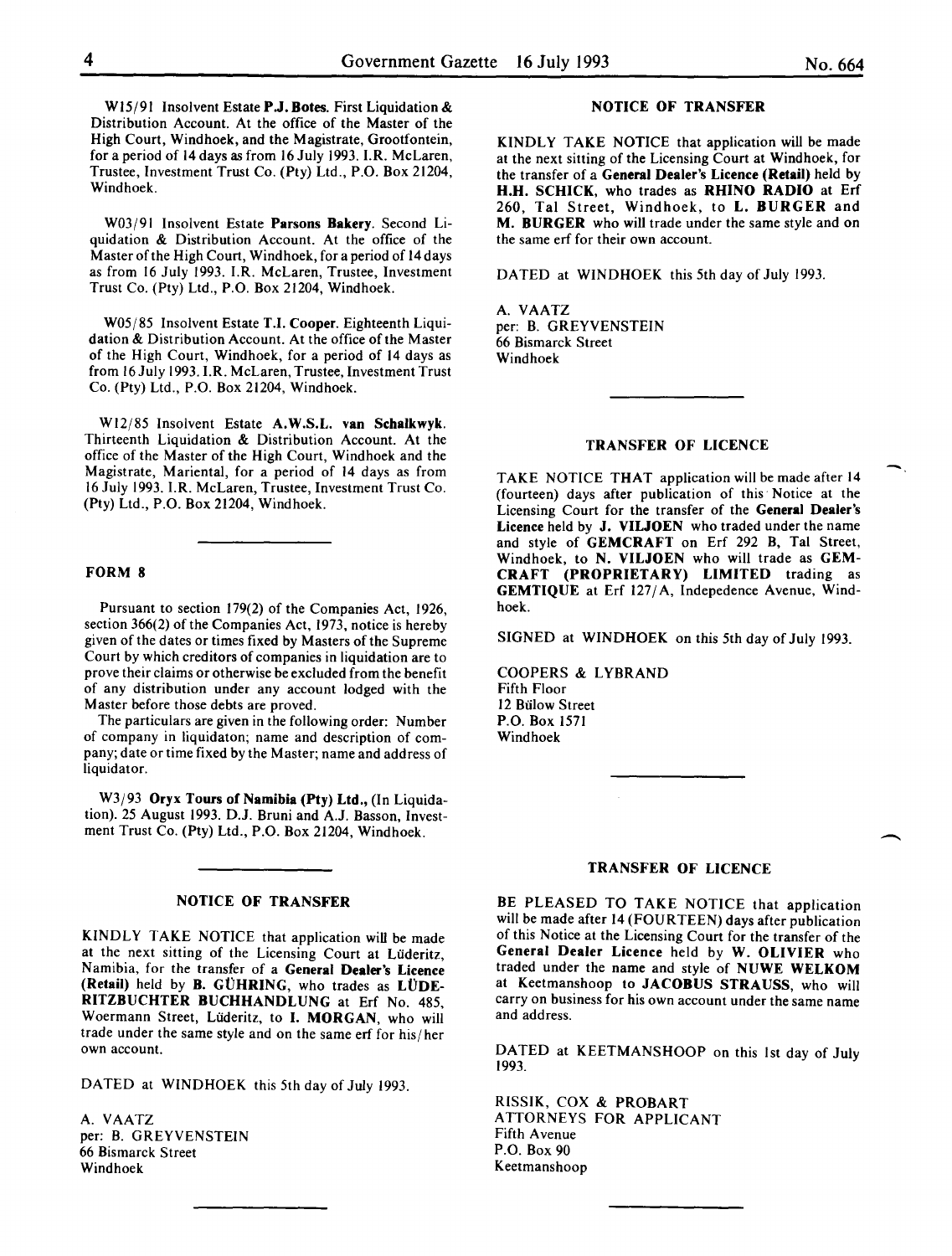# NOTICE IN TERMS OF SECTION 34(1) OF ACT 24 OF 1936

TAKE NOTICE that HORST FINKELDEH, carrying on business as a General Dealer at VIDEO FUN, 104 Gobabis Road, Windhoek, intends to alienate the said business to ALETTA JOHANNA HERSELMANN of No. 17 Pasteur Street, Windhoek West, Windhoek on 30 June 1993, from which date the said ALETTA JOHAN-NA HERSELMANN will carry on the said business for her own account.

H. FINKELDEH P.O. Box 11349 Windhoek

# IN THE HIGH COURT OF NAMIBIA

In the matter between:

| <b>SWA BUILDING SOCIETY</b><br>and | Plaintiff |
|------------------------------------|-----------|
| <b>JOSEFINA NGHIFITIKEKO</b>       | Defendant |
| NOTICE OF SALE IN EXECUTION        |           |

Pursuant to a Judgement of the above Honourable Court granted on the 18th day of June 1993, the following immovable property will be sold without reserve and "voetstoots" by the Deputy Sheriff of the District of Windhoek on Wednesday, the 4th day of August 1993, at 10:30, at Erf No. 1467, Okuryangava Township, (Extension No. 3), Omukaro Street, Windhoek.

| <b>CERTAIN</b> | Erf No. 1467, Okuryangava Town-<br>ship (Extension No. 3);            |
|----------------|-----------------------------------------------------------------------|
|                | SITUATE In the Municipality of the SITUATE Registration Division "K". |

IN THE HIGH COURT OF NAMIBIA

In the matter between: SWA BUILDING SOCIETY Plaintiff

| and     |                        |           |
|---------|------------------------|-----------|
| WITBOOI | FRANCISKUS BARTHLOMEUS | Defendant |

# NOTICE OF SALE IN EXECUTION

Pursuant to a Judgement of the above Honourable Court granted on the 18th day of June 1993, the following immovable property will be sold without reserve and "voetstoots" by the Deputy Sheriff of the District of Windhoek on Wednesday, the 4th day of August 1993, at 10:00, at Erf No. 1367, Wanaheda Township, (Extension No. 6), Rein Street, Windhoek.

| <b>CERTAIN</b> | Erf No. 1367, Wanaheda Township<br>(Extension No. 6); |
|----------------|-------------------------------------------------------|
| <b>SITUATE</b> | In the Municipality of Windhoek                       |

Registration Division "K".

The "Conditions of Sale-in-Execution" will lie for inspection at the office of the Deputy Sheriff at Windhoek and at the Head Office of Plaintiff at Windhoek and Plaintiff's Attorneys, Fisher, Quarmby & Pfeifer, at the undermentioned address.

DATED at WINDHOEK this 8th day of July 1993.

(Sgd.) E.H. PFEIFER FISHER, QUARMBY & PFEIFER ATTORNEYS FOR PLAINTIFF 108 SWABS Building Post Street Windhoek

The "Conditions of Sale-in-Execution" will lie for inspection at the office of the Deputy Sheriff at Windhoek and at the Head Office of Plaintiff at Windhoek and Plaintiff's Attorneys, Fisher, Quarmby & Pfeifer, at the undermentioned address.

DATED at WINDHOEK this 8th day of July 1993.

(Sgd.) E.H. PFEIFER FISHER, QUARMBY & PFEIFER ATTORNEYS FOR PLAINTIFF 108 SWABS Building Post Street Windhoek

# IN THE HIGH COURT OF NAMIBIA

In the matter between:

| SWA BUILDING SOCIETY | Plaintiff |
|----------------------|-----------|
| and                  |           |
| HUMSJOLD TJERIJE     | Defendant |

# NOTICE OF SALE IN EXECUTION

Pursuant to a Judgement of the above Honourable Court granted on the 18th day of June 1993, the following immovable property will be sold without reserve and "voetstoots" by the Deputy Sheriff of the District of Windhoek on Wednesday, the 4th day of August 1993, at 11:00, at Erf No. 1668, Okuryangava Township, (Extension No. 3), Omungongo Street, Windhoek.

| <b>CERTAIN</b> | Erf No. 1668, Okuryangava Town-<br>ship (Extension No. 3);    |
|----------------|---------------------------------------------------------------|
| <b>SITUATE</b> | In the Municipality of Windhoek<br>Registration Division "K". |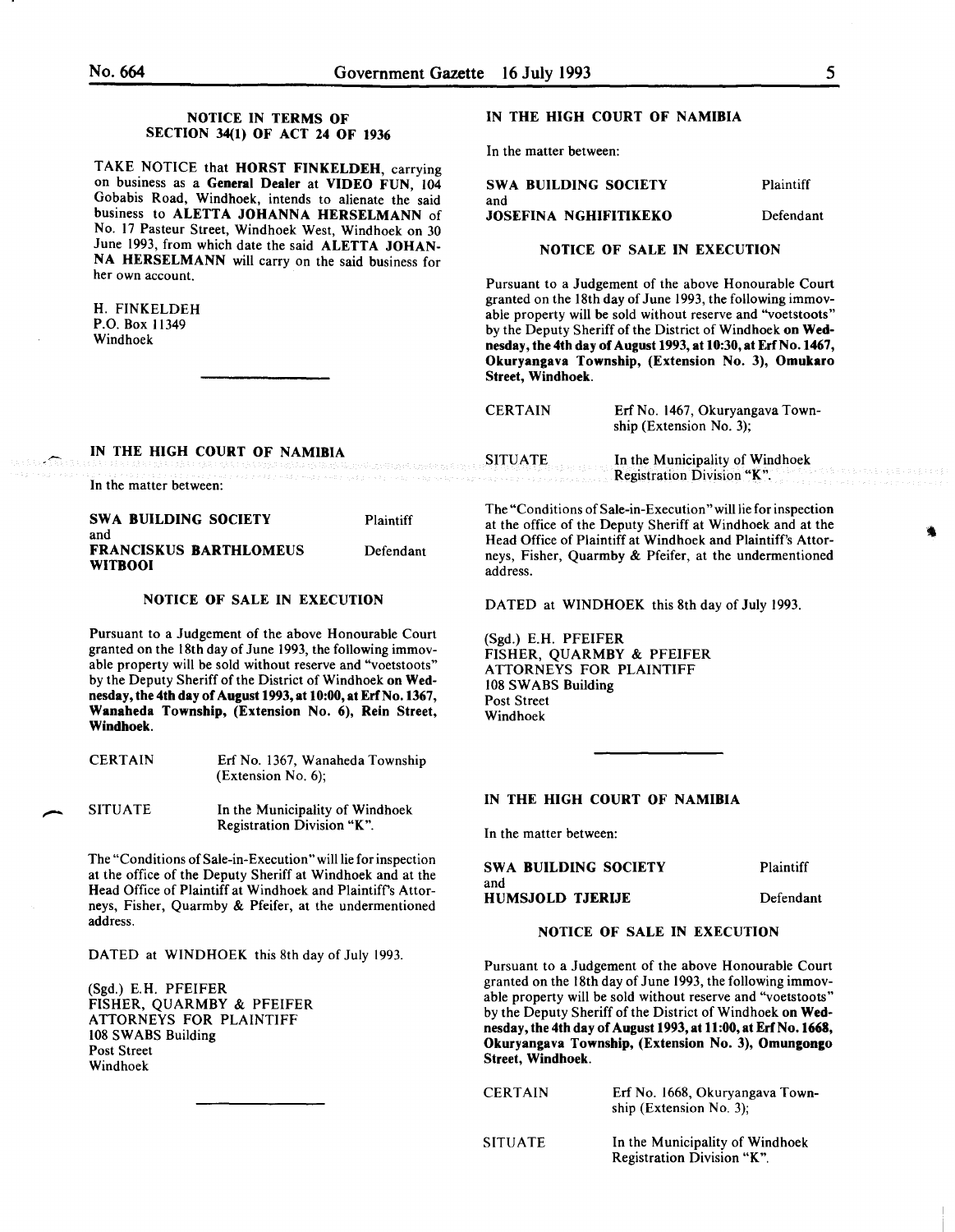The "Conditions of Sale-in-Execution" will lie for inspection at the office of the Deputy Sheriff at Windhoek and at the Head Office of Plaintiff at Windhoek and Plaintiff's Attorneys, Fisher, Quarmby & Pfeifer, at the undermentioned address.

DATED at WINDHOEK this 8th day of July 1993.

(Sgd.) E.H. PFEIFER FISHER, QUARMBY & PFEIFER ATTORNEYS FOR PLAINTIFF 108 SWABS Building Post Street Windhoek

#### IN THE HIGH COURT OF NAMIBIA

In the matter between:

| SWA BUILDING SOCIETY | <b>Plaintiff</b> |
|----------------------|------------------|
| and                  |                  |
| <b>JAN SEPTEMBER</b> | Defendant        |

# NOTICE OF SALE IN EXECUTION

Pursuant to a Judgement of the above Honourable Court (Sgd.) E.H. PFEIFER<br>granted on the 19th day of June 1993, the following immer: FISHER, QUARMBY & PFEIFER granted on the 18th day of June 1993, the following immov-<br>able property will be sold without recente and "westeroste" able property will be sold without reserve and "voetstoots"<br>hy the Denuty Sheriff of the District of Windheels on W.J. [108 SWABS Building by the Deputy Sheriff of the District of Windhoek on Wed- $\frac{108.5 \text{ WAB}}{108.5 \text{ WAB}}$ nesday, the 4th day of August 1993, at  $11:30$ , at Section No. 4  $\frac{1}{2}$  Windhoek in the building known as Lyra Flats, Visarend Street, Windhoek.

- **CERTAIN** Section No. 4 as described on Sectional Plan No.  $3/1989$  in the building known as Lyra Flats;
- SITUATE In the Municipality of Windhoek Registration Division "K".

The "Conditions of Sale-in-Execution" will lie for inspection at the office of the Deputy Sheriff at Windhoek and at the Head Office of Plaintiff at Windhoek and Plaintiff's Attorneys, Fisher, Quarmby & Pfeifer, at the undermentioned address.

DATED at WINDHOEK this 8th day of July 1993.

(Sgd.) E.H. PFEIFER FISHER, QUARMBY & PFEIFER ATTORNEYS FOR PLAINTIFF 108 SWABS Building Post Street Windhoek

# IN THE HIGH COURT OF NAMIBIA

In the matter between:

| SWA BUILDING SOCIETY | <b>Plaintiff</b> |
|----------------------|------------------|
| and                  |                  |
| STEPHANUS MATTHIAS   | Defendant        |

#### NOTICE OF SALE IN EXECUTION

Pursuant to a Judgement of the above Honourable Court granted on the 19th day of February 1993, the following immovable property will be sold without reserve and "voetstoots" by the Deputy Sheriff of the District of Keetmanshoop on Friday, the 30th day of July 1993, at 10:00, in front of the Magistrate's Office, Keetmanshoop.

| <b>CERTAIN</b> | Erf No. 123. Tseiblaagte Township:                                |
|----------------|-------------------------------------------------------------------|
| <b>SITUATE</b> | In the Municipality of Keetmanshoop<br>Registration Division "T". |

The "Conditions of Sale-in-Execution" will lie for inspection at the office of the Deputy Sheriff at Keetmanshoop and at the Head Office of Plaintiff at Windhoek and Plaintiff's Attorneys, Fisher, Quarmby & Pfeifer, at the undermentioned address.

DATED at WINDHOEK this 7th day of July 1993.

#### IN THE HIGH COURT OF NAMIBIA

In the matter between:

| <b>SWA BUILDING SOCIETY</b> | Plaintiff |
|-----------------------------|-----------|
| and                         | Defendant |
| MICHA SUTHLINE              |           |

# NOTICE OF SALE IN EXECUTION

Pursuant to a Judgement of the above Honourable Court granted on the 18th day of June 1993, the following immovable property will be sold without reserve and "voetstoots" by the Deputy Sheriff of the District of Swakopmund on Friday, the 30th day of July 1993, at 10:00, at Erf No. 1114, Mondesa Township, (Extension No. 3), Swakopmund.

| <b>CERTAIN</b> | Erf No. 1114, Mondesa Township<br>(Extension No. 3):            |
|----------------|-----------------------------------------------------------------|
| <b>SITUATE</b> | In the Municipality of Swakopmund<br>Registration Division "G". |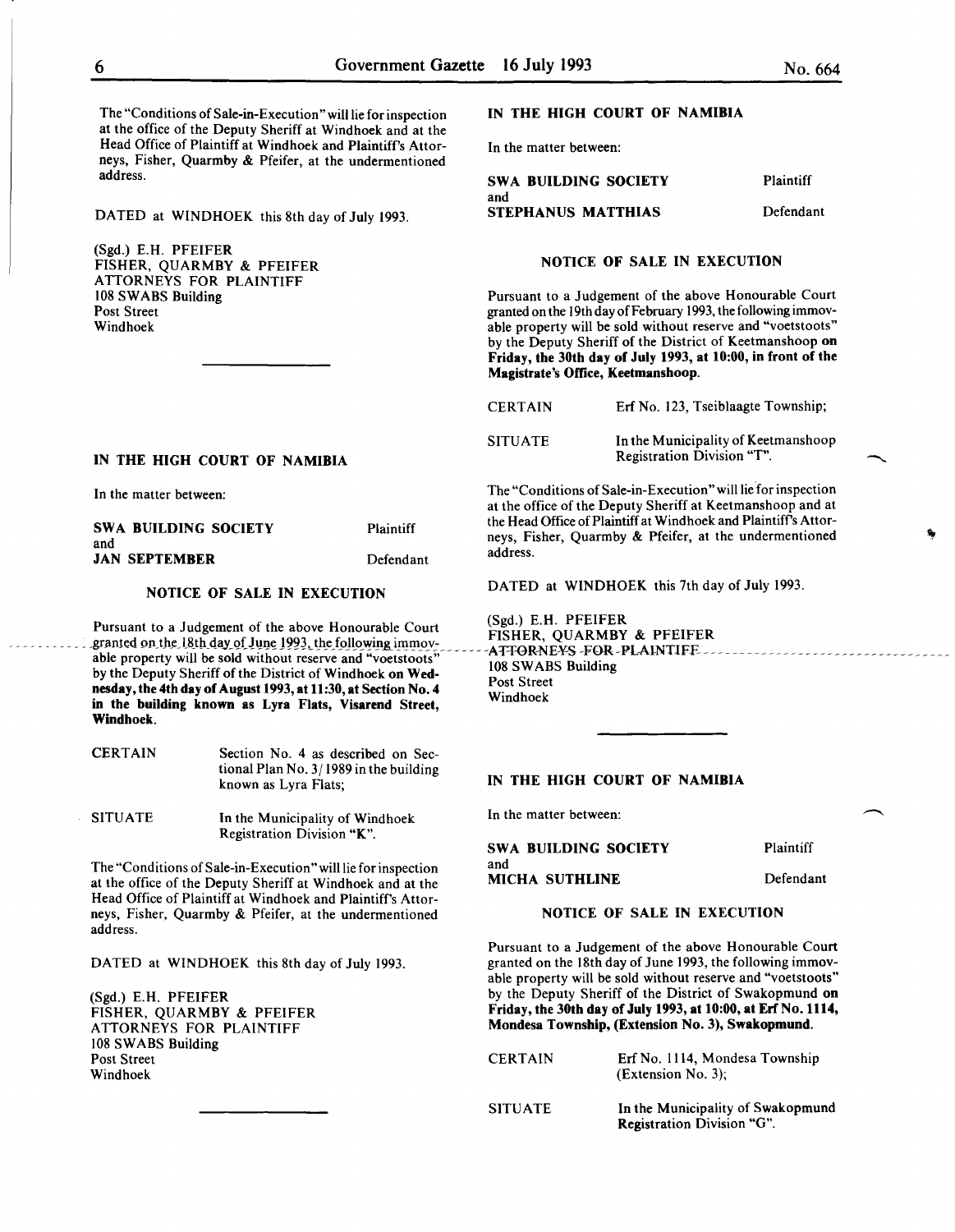-

--

The "Conditions of Sale-in-Execution" will lie for inspection at the office of the Deputy Sheriff at Swakopmund and at the Head Office of Plaintiff at Windhoek and Plaintiffs Attorneys, Fisher, Quarmby & Pfeifer, at the underment address.

DATED at WINDHOEK this 6th day of July 19

(Sgd.) E.H. PFEIFER FISHER, QUARMBY & PFEIFER ATTORNEYS FOR PLAINTIFF 108 SWABS Building Post Street Windhoek

# IN THE HIGH COURT OF NAMIBIA

In the matter between:

| dermentioned                                                                      |                                                                                        |                                                                                                                                                                                                                                                                                                              |                  |
|-----------------------------------------------------------------------------------|----------------------------------------------------------------------------------------|--------------------------------------------------------------------------------------------------------------------------------------------------------------------------------------------------------------------------------------------------------------------------------------------------------------|------------------|
|                                                                                   | <b>SWA BUILDING SOCIETY</b>                                                            |                                                                                                                                                                                                                                                                                                              | <b>Plaintiff</b> |
| ily 1993.                                                                         | and<br><b>JAN JOHANNES EKSTEEN</b>                                                     |                                                                                                                                                                                                                                                                                                              | Defendant        |
|                                                                                   |                                                                                        | <b>NOTICE OF SALE IN EXECUTION</b>                                                                                                                                                                                                                                                                           |                  |
|                                                                                   | Magistrate's Office, Rehoboth.                                                         | Pursuant to a Judgement of the above Honourable Court<br>granted on the 24th day of July 1992, the following immov-<br>able property will be sold without reserve and "voetstoots"<br>by the Deputy Sheriff of the District of Rehoboth on<br>Thursday, the 29th day of July 1993, at 10:00, in front of the |                  |
|                                                                                   | <b>CERTAIN</b>                                                                         | Erf No. Rehoboth 452 F                                                                                                                                                                                                                                                                                       |                  |
|                                                                                   | <b>SITUATE</b>                                                                         | In Rehoboth.                                                                                                                                                                                                                                                                                                 |                  |
|                                                                                   |                                                                                        | The "Conditions of Sale-in-Execution" will lie for inspection<br>at the office of the Deputy Sheriff at Rehoboth and at the<br>Head Office of Plaintiff at Windhoek and Plaintiff's Attor-                                                                                                                   |                  |
| Plaintiff                                                                         | neys, Fisher, Quarmby & Pfeifer, at the undermentioned<br>address.                     |                                                                                                                                                                                                                                                                                                              |                  |
| Defendant                                                                         |                                                                                        | DATED at WINDHOEK this 30th day of July 1993.                                                                                                                                                                                                                                                                |                  |
| ON                                                                                | $(Sgd.)$ E.H. PFEIFER<br>FISHER, QUARMBY & PFEIFER                                     |                                                                                                                                                                                                                                                                                                              |                  |
| urable Court<br>wing immov-<br>"voetstoots"<br>aanshoop <b>on</b><br>front of the | <b>ATTORNEYS FOR PLAINTIFF</b><br>108 SWABS Building<br><b>Post Street</b><br>Windhoek |                                                                                                                                                                                                                                                                                                              |                  |
|                                                                                   |                                                                                        |                                                                                                                                                                                                                                                                                                              |                  |

and ADAM TITUS

IN THE HIGH COURT OF NAMIBIA

In the matter between:

SWA BUILDING SOCIETY

Defe

# NOTICE OF SALE IN EXECUTION

Pursuant to a Judgement of the above Honourable granted on the 9th day of October 1992, the following able property will be sold without reserve and "voet by the Deputy Sheriff of the District of Keetmansh Friday, the 30th day of July 1993, at 10:00, in fron Magistrate's Office, Keetmanshoop.

CERTAIN Erf No. 68, Krönlein Township;

SITUATE In the Municipality of Keetmanshoop Registration Division "T".

The "Conditions of Sale-in-Execution" will lie for inspection at the office of the Deputy Sheriff at Keetmanshoop and at the Head Office of Plaintiff at Windhoek and Plaintiffs Attorneys, Fisher, Quarmby & Pfeifer, at the undermentioned address.

DATED at WINDHOEK this 30th day of July 1993.

(Sgd.) E.H. PFEIFER FISHER, QUARMBY & PFEIFER ATTORNEYS FOR PLAINTIFF 108 SWABS Building Post Street Windhoek

#### IN THE MAGISTRATE'S COURT OF WINDHOEK

HELD AT WINDHOEK

CASE NO.: 2024/91

In the matter between:

| <b>SWA BUILDING SOCIETY</b>      | Plaintiff |
|----------------------------------|-----------|
| and<br>AL FLORIS KIRBY ALEXANDER | Defendant |

# NOTICE OF SALE IN EXECUTION

In execution of a Judgement granted by the above Honourable Court, the following property will be sold by public auction by the Court Messenger for the District of Windhoek on Wednesday, the 28th day of July 1993, at 10:00, to wit Erf No. 1878, Windhoek, No. 20 Wagner Street.

| <b>CERTAIN</b> | Erf No. 1878, Windhoek;                                       |
|----------------|---------------------------------------------------------------|
| <b>SITUATE</b> | In the Municipality of Windhoek<br>Registration Division "K": |

with all improvements thereon.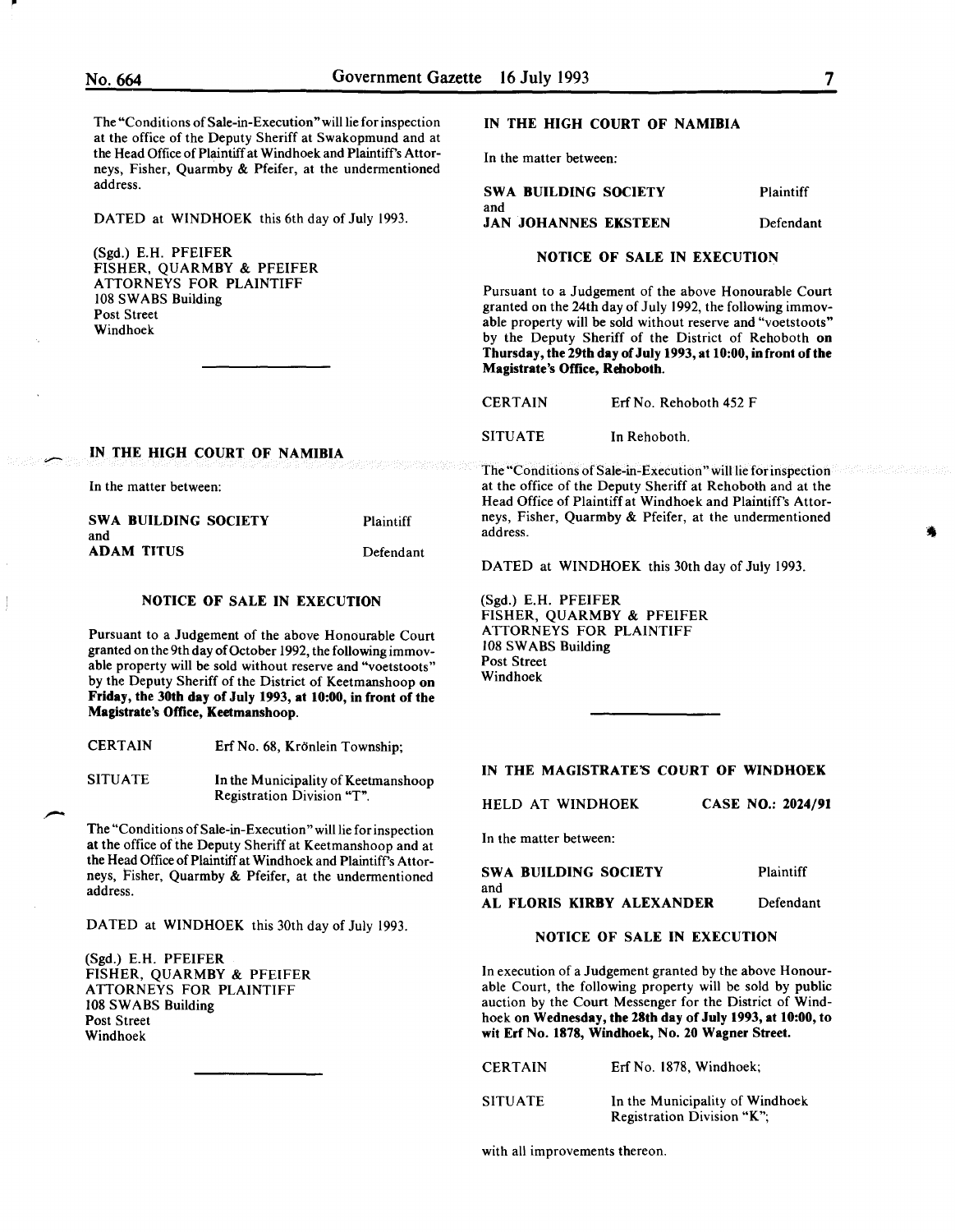# CONDITIONS OF SALE:

- I. The Sale is subject to the provisions of the Magistrate's Court Act No. 32 of 1944 as amended, and the property will be sold "voetstoots" according to the existing title deed.
- 2. One-tenth of the purchase price shall be payable immediately after the Sale in cash, the balance together with interest thereon at 20% against transfer, which transfer shall be given without delay.
- 3. With improvements on the property although no warranty is given in this regard.
- 4. The complete Conditions of Sale will be read out at the time of the sale, and may be inspected beforehand at the offices of the Court Messenger, the SWA Building Society and Plaintiff's Attorneys at Windhoek.

(Sgd.) E.H. PFEIFER

FISHER, QUARMBY & PFEIFER ATTORNEYS FOR PLAINTIFF 1st Floor SWABS Building Post Street P.O. Box 37 Windhoek

# IN THE MAGISTRATE'S COURT FOR THE DISTRICT OF TSUMEB

|  | HELD AT TSUMEB |  | CASE NO.: 433/91 |
|--|----------------|--|------------------|
|  |                |  |                  |

In the matter between:

| <b>TSUMEB CORPORATION</b> | Judgement |
|---------------------------|-----------|
| HOSPITAL                  | Creditor  |
| and                       |           |
| L. MBERESHU               | Judgement |
|                           | Debtor    |

Notice is hereby given that a Sale in Execution will be held by the Messenger of the Court at the Magistrate's Office, Tsumeb, at 10:00,on Friday, the23rd day of July 1993 of the following goods:

I Electric Deep Freezer I TV Set I Lounge Set

TERMS: "Voetstoots" and in cash to the highest bidder.

GERTENBACH & CO. PLAINTIFF'S ATTORNEY Main Street P.O. Box 259 Tsumeb

# IN THE HIGH COURT OF NAMIBIA

In the matter between:

THEUNIS CHRISTIAAN ANTONIO DE KLERK Plaintiff and MAGDY MICHAEL ATALA **YOUSSEF** Defendant

# NOTICE OF SALE IN EXECUTION

In execution of a Judgement of the above Honourable Court in the above action, a sale with a reserve price of R 186 000,00 plus interest on R 165 305,31 at the rate of  $18\%$ per annum as from I June 1993 to date of payment both days inclusive and further interest on R20 694,69 at the rate of 20% per annum as from 28 May 1993 to date of payment, will be held by the Deputy Sheriff, Windhoek, at Erf No. 1175 (a portion of Erf No. 1125) Windhoek Township, No. 45 Tourmalyn Street, Erospark, Windhoek, on 4 August 1993, at 09:00, of the undermentioned property:

| <b>CERTAIN</b>     | Erf No. 1175 (a portion of Erf No.<br>1125) Windhoek Township;                                                                                                                                                                                                                                                                         |
|--------------------|----------------------------------------------------------------------------------------------------------------------------------------------------------------------------------------------------------------------------------------------------------------------------------------------------------------------------------------|
| <b>SITUATE</b>     | In the Municipality of Windhoek<br>(Registration Division "K");                                                                                                                                                                                                                                                                        |
| <b>MEASURING</b>   | 1177 (One Thousand One Hundred<br>and Seventy-seven) square metres;                                                                                                                                                                                                                                                                    |
| <b>HELD</b>        | Under Deed of Transfer No.<br>T1865/1993;                                                                                                                                                                                                                                                                                              |
| <b>IMPROVEMENT</b> | A three-bedroom house with lounge,<br>kitchen, double garage, laundry and 1<br>hathroom<br>(No guarantees are however given in<br>this respect);                                                                                                                                                                                       |
| TERMS              | 10% of the purchase price and the auc-<br>tioneer's commission must be paid on<br>the date of the sale. The further terms<br>and conditions of the sale will be read<br>prior to the auction and lie for in-<br>spection at the office of the Deputy<br>Sheriff, Windhoek and at the offices<br>of the execution creditor's attorneys. |

DATED at WINDHOEK this 7th day of July 1993.

DR. WEDER, KRUGER & HARTMANN A.A.J. NAUDE ATTORNEYS FOR PLAINTIFF Nimrod Building Casino Street Windhoek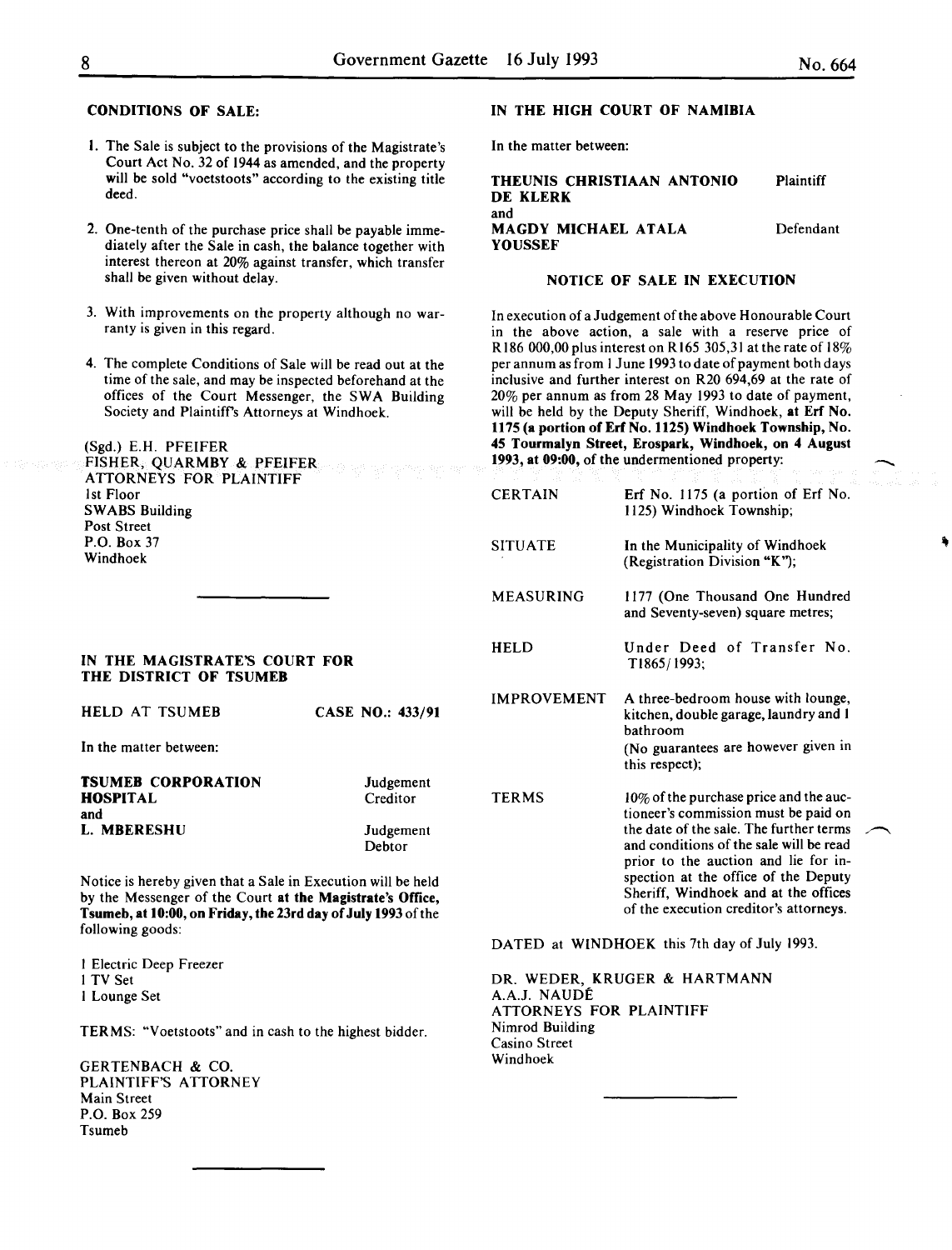# IN THE HIGH COURT OF NAMIBIA A 140/93

WINDHOEK, FRIDAY 25TH JUNE 1993 BEFORE THE HONOURABLE MR JUSTICE STRYDOM JUDGE-PRESIDENT

In the matter between:

ROMATEX LIMITED t/a FELTEX FOAM- INDUSTRIA Applicant

and

IMEXCO (PTY) LIMITED (Company No. 90/645)

Respondent

Upon the Motion of Advocate COETZEE, Counsel for the Applicant, and upon reading the Notice of Motion and other documents filed of record:

# IT IS ORDERED

- 1. That the abovenamed Respondent company be and is hereby placed under Provisional Liquidation.
- 2. That a Rule nisi do issue calling upon the Respondent and all other interested parties concerned to show cause, if any, to this Honourable Court on the 30th of July 1993: at 10:00, why the Respondent company shall not be finally liquidated.
- 3. That service of this order is effected by the Deputy Sheriff on the registered office of the Respondent and that this order is published once in the "Namibian" and "Die Republikein" newspapers.
- 4. That the costs of this Application, be costs in the liquidation.

BY ORDER OF THE COURT

REGISTRAR (LORENTZ & BONE)

### THE ALIENS ACT, 1937 NOTICE OF INTENTION OF CHANGE OF SURNAME

I, AINA NDAASUUNJE KASIKEPA, residing at  $OV2/40$ , Katutura, and employed as a Clerk at Auxilliary Service, Oshakati, intend applying to the Minister of Home Affairs for authority under section 9 of the Aliens Act, 1937, to assume the surname AMADHILA for the reason that KASIKEPA is my father's name and not my real surname.

I previously bore the names AINA NDAASUUNJE KASIKEPA.

Any person who objects to my assumption of the said surname of **AMADHILA** should as soon as may be lodge his/her objection, in writing, with a statement of his/her reasons therefor, with the Magistrate of Windhoek.

(Sgd.) A.N. KASIKEPA P.O. Box 66 Oshakati Dated: 29 June 1993

1147

# THE ALIENS ACT, 1937 NOTICE OF INTENTION OF CHANGE OF SURNAME

I, PAULUS STEFANUS, residing at Keetmanshoop, Ministry of Defence, and employed as a Soldier, intend applying to the Minister of Home Affairs for authority under section 9 of the Aliens Act, 1937, to assume the surname NUUGONYA for the reason that STEFANUS is my father's name.

I previously bore the names PAULUS STEFANUS.

Any person who objects to my assumption of the said surname of NUUGONYA should as soon as may be lodge his/her objection, in writing, with a statement of his/her reasons therefor, with the Magistrate of Windhoek.

(Sgd.) P. STEFANUS Dated: 9 June 1993

1148

### THE ALIENS ACT, 1937 NOTICE OF INTENTION OF CHANGE OF SURNAME

I, AINO JOHANNES IILUA, residing at House No. 1628, Valombola, Ongwediva, Owambo, and employed by C.D.M. Oranjemund as a Planning Assistant, intend applying to the Minister of Home Affairs for authority under section 9 of the Aliens Act, 1937, to assume the surname AMADHILA for the reason that IILUA is my maternal grandfather's name. My father is Joel AMA-DHILA.

I previously bore the names AINO JOHANNES IILUA.

I intend also applying for authority to change the surname of my wife HANNA MWADHINA IILUA to HANNA MWADHINA AMADHILA.

Any person who objects to our assumption of the said surname of AMADHILA should as soon as may be lodge his/her objection, in writing, with a statement of his/her reasons therefor, with the Magistrate of Oshakati or Oranjemund.

(Sgd.) A.J. IILUA Dated: 20 April 1993 1149